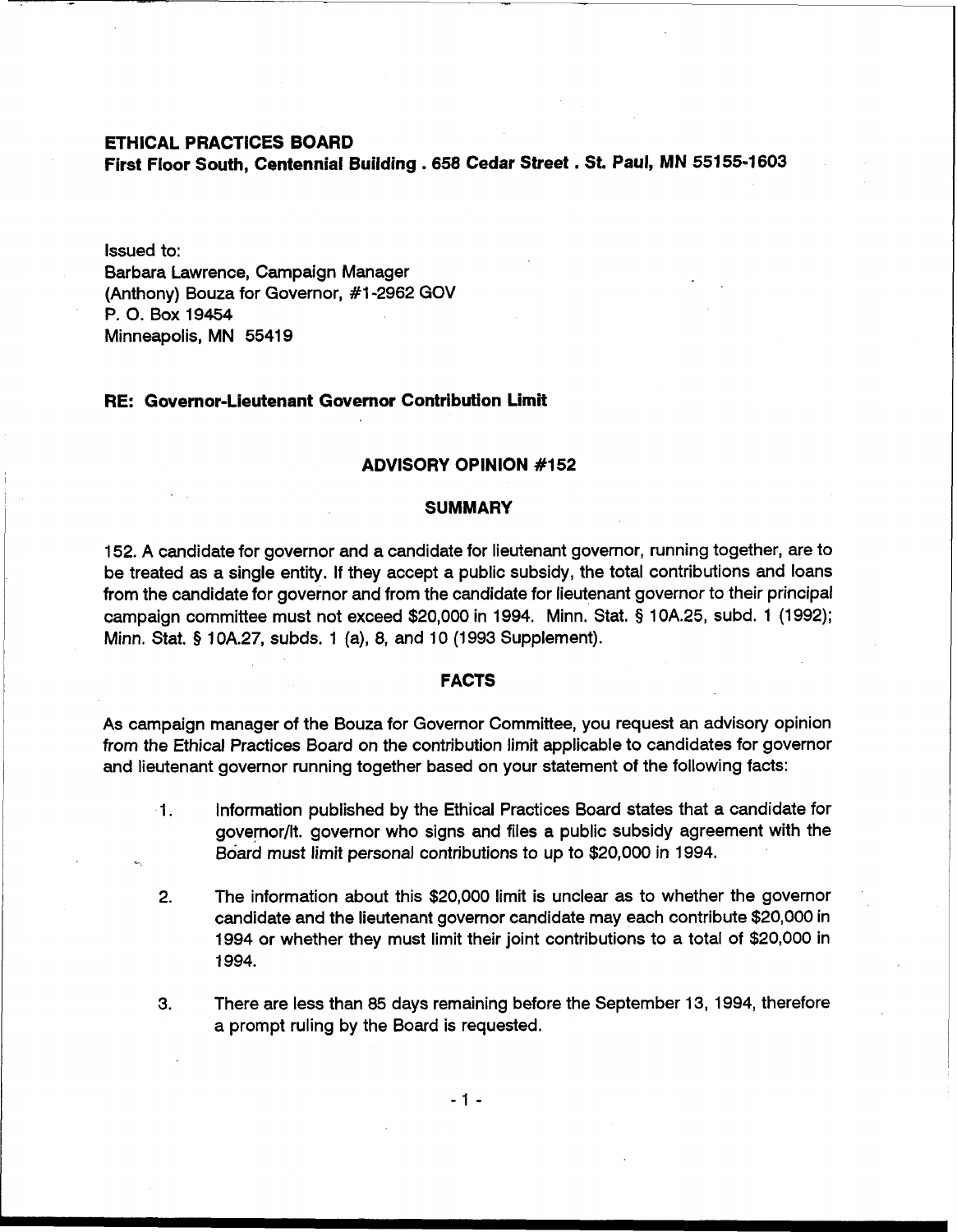#### **OPINION**

A candidate for governor and a candidate for lieutenant governor, running together, are to be treated as a single entity. Minn. Stat. § 10A.25, subd. 1 (1992). Because they are a single entity and if they accept a public subsidy, the total contributions and loans from the candidate for governor and from the candidate for lieutenant governor to their principal campaign committee must not exceed \$20,000 in 1994. Minn. Stat. § 10A.27, subds. 1 (a), 8, and 10 (1993 Supplement).

Issued:  $\frac{2\mu}{\mu}$ 

Vanne Owens Hayes, Chair **Ethical Practices Board** 

# **PERTINENT STATUTES**

Minn. Stat. § 10A.25 LIMITS ON CAMPAIGN EXPENDITURES provides: Subdivision 1. For the purposes of sections 10A.11 to 10A.34 a candidate for governor and a candidate for lieutenant governor, running together, shall be deemed to be a single candidate....

Minn. Stat. § 10A.27 ADDITIONAL LIMITATIONS provides:

Subdivision 1. Contribution limits. Except as provided in subdivisions 2 and 6\*, not candidate shall permit the candidate's principal campaign committee to accept aggregate contributions made or delivered by any individual, political committee, or political fund in excess of the following:

(a) to candidates for governor and lieutenant governor running together, \$2,000 in an election year for the office sought and \$500 in other years;

Subd. 2. No candidate shall permit the candidate's principal campaign committee to accept contributions from any political party units in aggregate in excess of ten times the amount that may be contributed to that candidate as set forth in subdivision 1.

\*Subd. 6. Repealed, 1993 c 318 art 2 s 51.